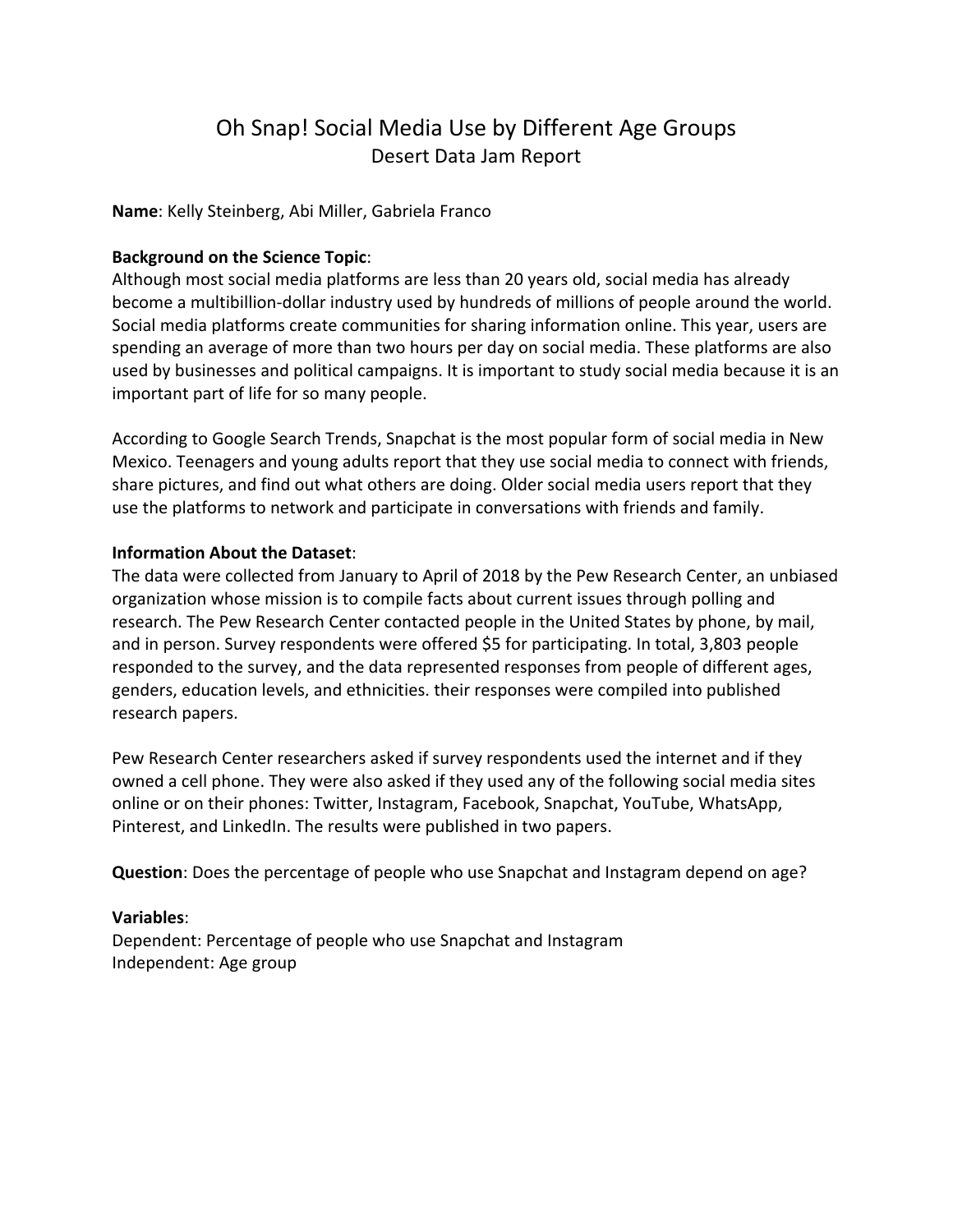



**Data Trend**: The percentage of people who use Snapchat and Instagram decreases with age.

### **Possible Explanation**:

Snapchat and Instagram use is highest in teenagers (13–17-year-olds) and decreases with age. This may be because Snapchat is available only on smartphones, and the percentage of people who own smartphones decreases with age. Instagram and Snapchat are both apps designed to be used on smart phones rather than on computers. The percentage of people who own a smart phone also decreases with age, so it makes sense that these apps are more popular with groups that are more likely to have a smart phone.

### **Brief Reflection**:

When I first heard about the Desert Data Jam project from Asombro Institute for Science Education staff members, I thought it sounded crazy. I have never done anything like this before. I collected my own data for a science fair project once, but I did not have to come up with a creative way to present that data.

Now that I have done a Desert Data Jam project, I realize how much fun it is. It was difficult to figure out what the data trend was. However, once we had that, we had fun figuring out a creative way to present the data. We also had to do a lot of work to figure out the scale for our